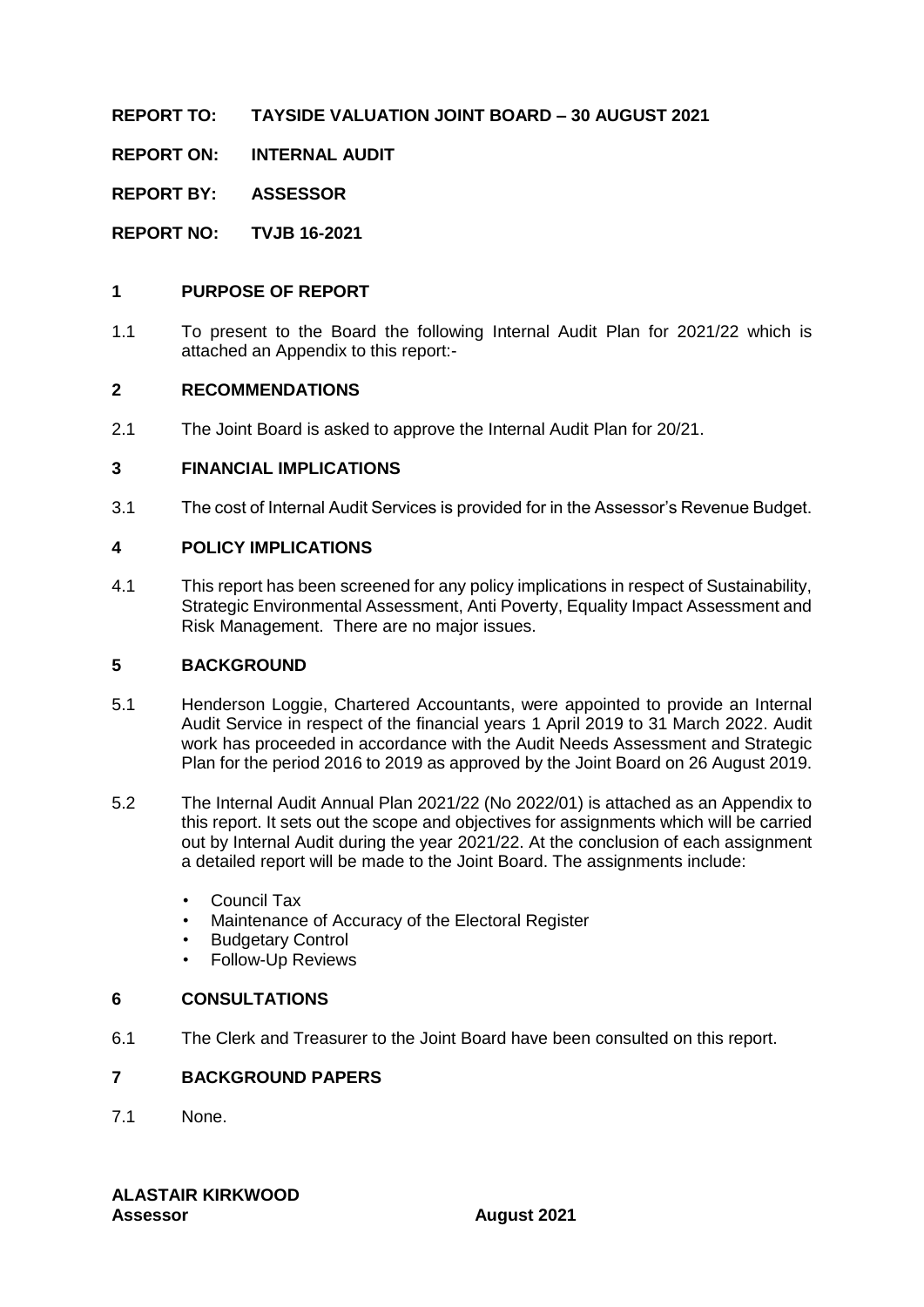**APPENDIX**

# Tayside Valuation Joint **Board**

## Internal Audit Annual Plan 2021/22

**Internal Audit Report No: 2022/01 Draft issued: 11 August 2021 Final issued: 11 August 2021**



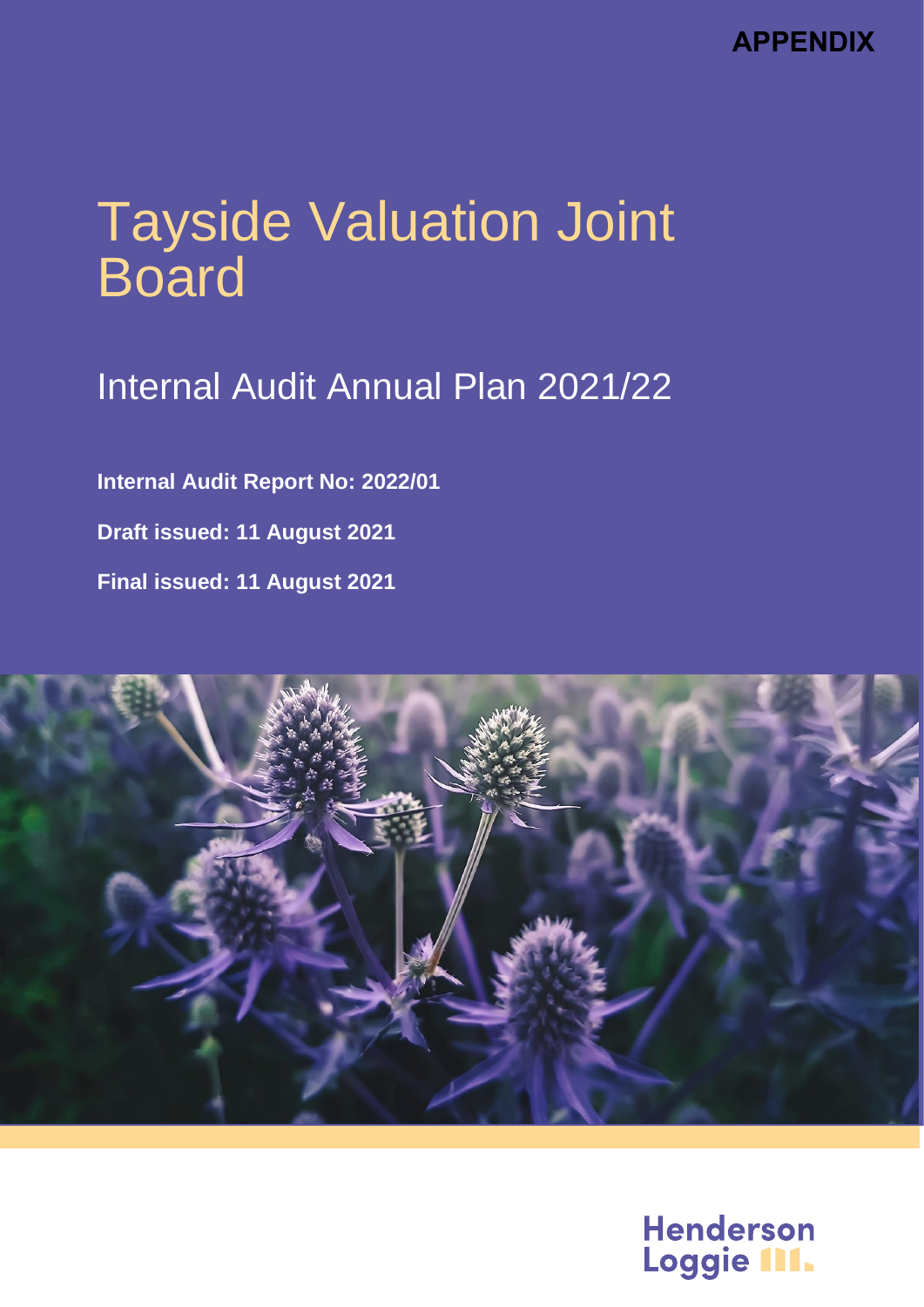## **Contents**

| Section 1 | Introduction                           |                |
|-----------|----------------------------------------|----------------|
| Section 2 | Strategic Plan 2019 to 2022            | $\overline{2}$ |
| Section 3 | Outline Scope and Objectives           |                |
|           | <b>Council Tax</b><br>$\bullet$        | 3              |
|           | <b>Electoral Register</b><br>$\bullet$ | 4              |
|           | <b>Budgetary Control</b><br>$\bullet$  | 5              |
|           | <b>Follow-Up Reviews</b><br>$\bullet$  | 6              |

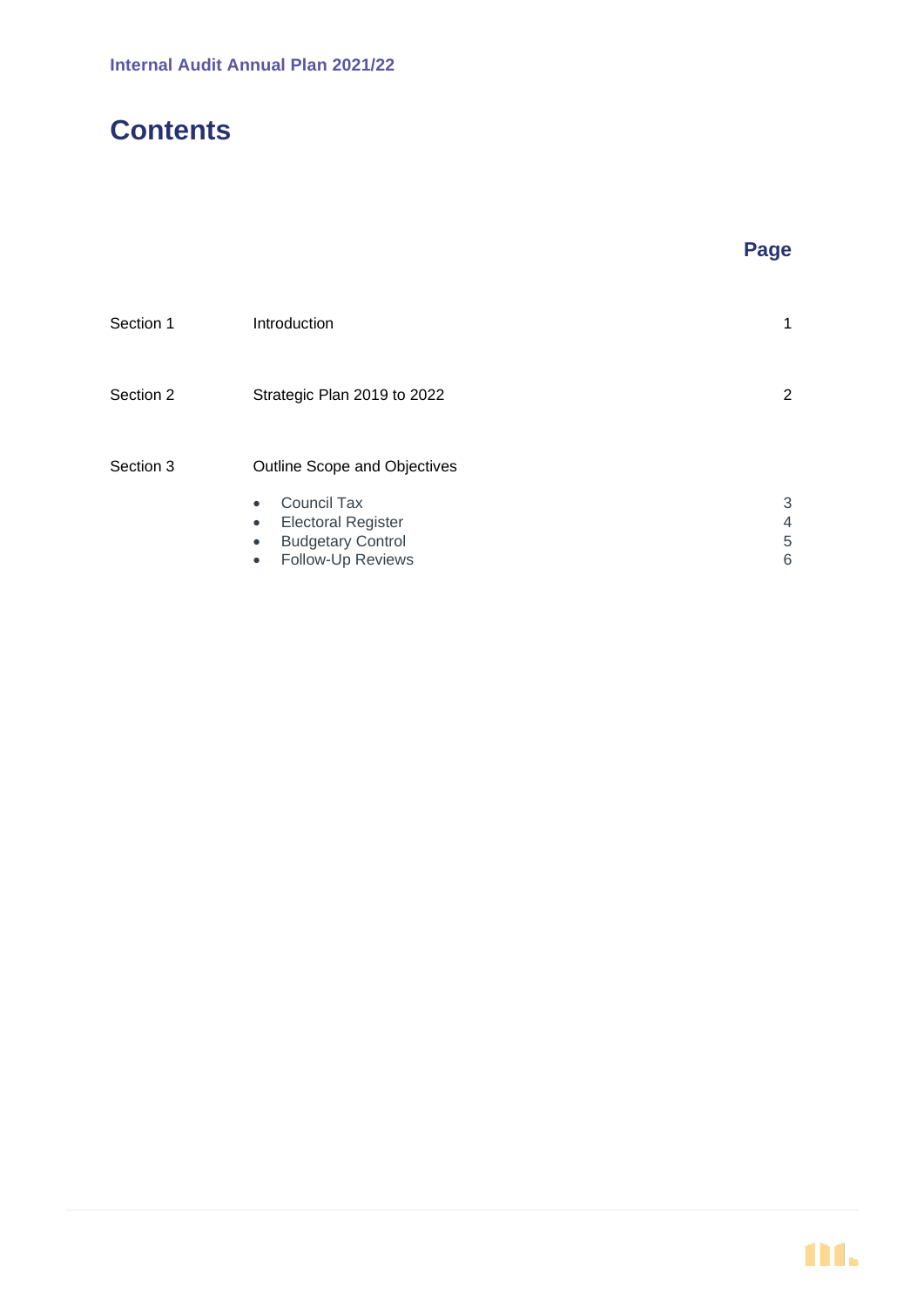## **Introduction**

- 1.1 The purpose of this document is to present to the members of Tayside Valuation Joint Board ('the Board') the annual internal audit operating plan for the year ended 31 March 2022. The plan is based on the proposed allocation of audit days for 2021/22 set out in the Audit Needs Assessment and Strategic Plan 2019 to 2022. The preparation of the Strategic Plan involved dialogue with management and with the Treasurer (via the Assessor).
- 1.2 At Section 3 of this report we have set out the outline scope and objectives for each audit assignment to be undertaken during 2021/22, together with the proposed audit approach. These were arrived at following discussion with the Assessor.
- 1.3 Separate reports will be issued for each assignment with recommendations graded to reflect the significance of the issues raised. In addition, audit findings will be assessed and graded on an overall basis to denote the level of priority that should be given to each report.
- 1.4 Our audit service complies with the Public Sector Internal Audit Standards (PSIAS).

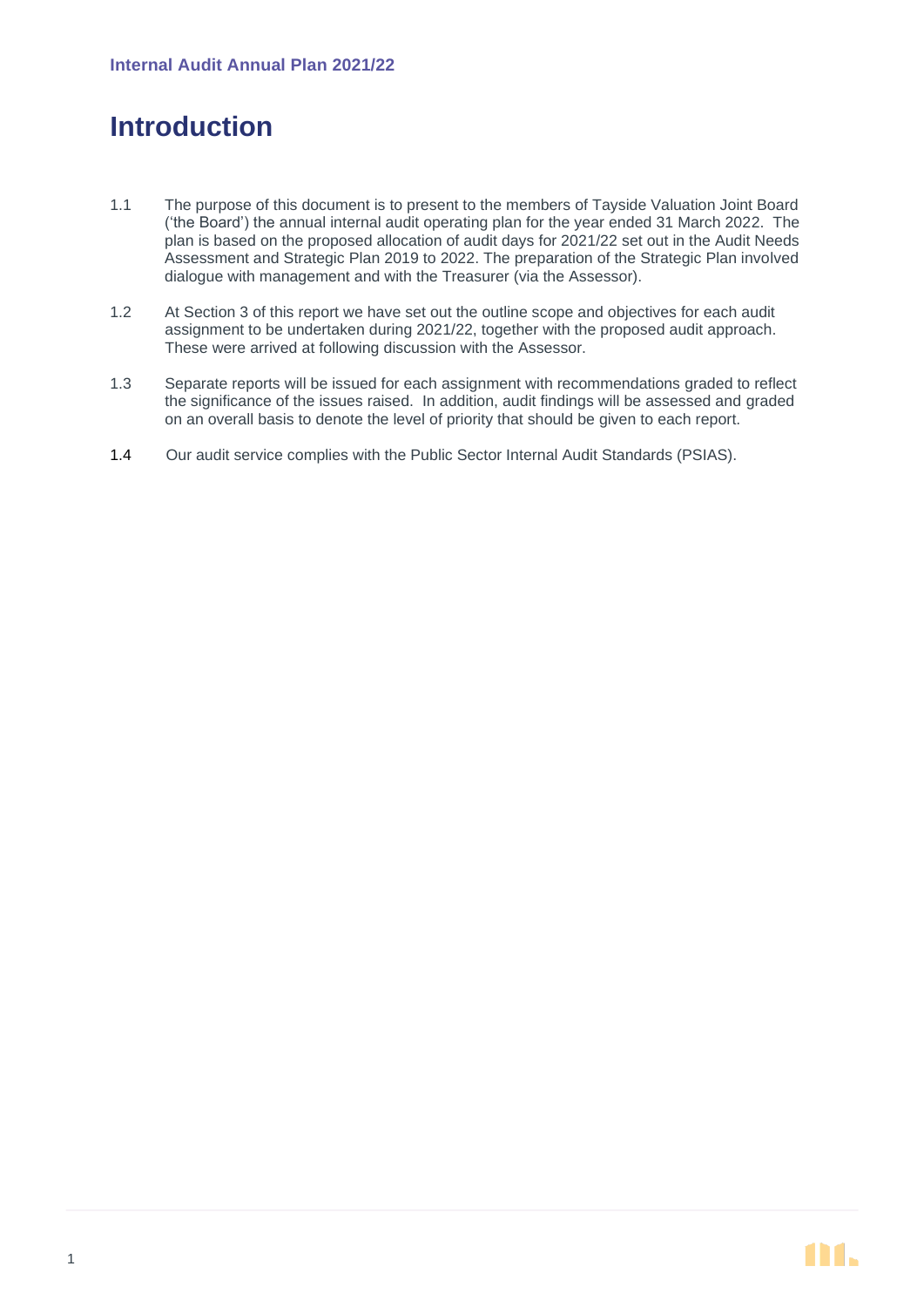## **Strategic Plan 2019 to 2022**

|                                                                                                                                                                                                    |                 |                 | <b>Actual</b>  | <b>Actual</b>  | <b>Planned</b> |
|----------------------------------------------------------------------------------------------------------------------------------------------------------------------------------------------------|-----------------|-----------------|----------------|----------------|----------------|
|                                                                                                                                                                                                    | <b>Category</b> | <b>Priority</b> | 2019/20        | 2020/21        | 2021/22        |
|                                                                                                                                                                                                    |                 |                 | <b>Days</b>    | <b>Days</b>    | <b>Days</b>    |
| <b>Reputation</b>                                                                                                                                                                                  |                 |                 |                |                |                |
| <b>Compliance with Legislation</b>                                                                                                                                                                 | Gov             | M               |                | 3              |                |
| <b>Performance Reporting</b>                                                                                                                                                                       | Gov             | M               | 3              |                |                |
| <b>Council Tax</b>                                                                                                                                                                                 |                 |                 |                |                |                |
| Maintenance of the Accuracy of<br><b>Records Relating to Property Bandings</b><br>/ Valuation and Updating Procedures /<br>Administering Proposals / Control of<br>Input to the Valuation List     | Perf            | M               |                |                | 4              |
| <b>Non-Domestic Rates</b>                                                                                                                                                                          |                 |                 |                |                |                |
| Maintenance of the Accuracy of<br><b>Records Relating to Current Property</b><br>Values / Valuation and Updating<br>Procedures / Administering Appeals /<br>Control of Input to the Valuation Roll | Perf            | M               |                | 5              |                |
| <b>Electoral Register</b>                                                                                                                                                                          |                 |                 |                |                |                |
| Maintenance of Accuracy of the<br><b>Electoral Register</b>                                                                                                                                        | Perf            | M               |                |                | $\overline{4}$ |
| <b>Staffing Issues</b>                                                                                                                                                                             |                 |                 |                |                |                |
| Staff recruitment and retention / Staff<br><b>Development</b>                                                                                                                                      | Perf            | M               | $\overline{4}$ |                |                |
| <b>Financial Issues</b>                                                                                                                                                                            |                 |                 |                |                |                |
| <b>Budgetary control</b>                                                                                                                                                                           | Fin             | M               |                |                | 4              |
| <b>Organisational Issues</b>                                                                                                                                                                       |                 |                 |                |                |                |
| Corporate governance                                                                                                                                                                               | Gov             | M               |                | 4              |                |
| <b>Information and IT</b>                                                                                                                                                                          |                 |                 |                |                |                |
| IT Network Arrangements / Cyber<br><b>Security</b>                                                                                                                                                 | Perf            | M               | 3              |                |                |
| <b>Other Audit Activities</b>                                                                                                                                                                      |                 |                 |                |                |                |
| <b>Management and Planning</b><br>$\left( \right)$                                                                                                                                                 |                 |                 | $\overline{2}$ | $\overline{2}$ | $\overline{2}$ |
| <b>External audit</b><br>$\big)$                                                                                                                                                                   |                 |                 |                |                |                |
| Attendance at audit committees<br>$\left( \right)$                                                                                                                                                 |                 |                 |                |                |                |
| Follow-up reviews                                                                                                                                                                                  |                 | Various         | 1              | 1              | 1              |
| <b>Audit Needs Assessment</b>                                                                                                                                                                      |                 |                 | $\overline{2}$ |                |                |
|                                                                                                                                                                                                    |                 |                 |                |                |                |
| <b>Total</b>                                                                                                                                                                                       |                 |                 | 15             | 15             | 15             |
|                                                                                                                                                                                                    |                 |                 | $--- - -$      | ————           | ————           |

#### **Key**

**Category:** Gov – Governance; Perf – Performance; Fin – Financial

**Priority:** H – High; M – Medium; L – Low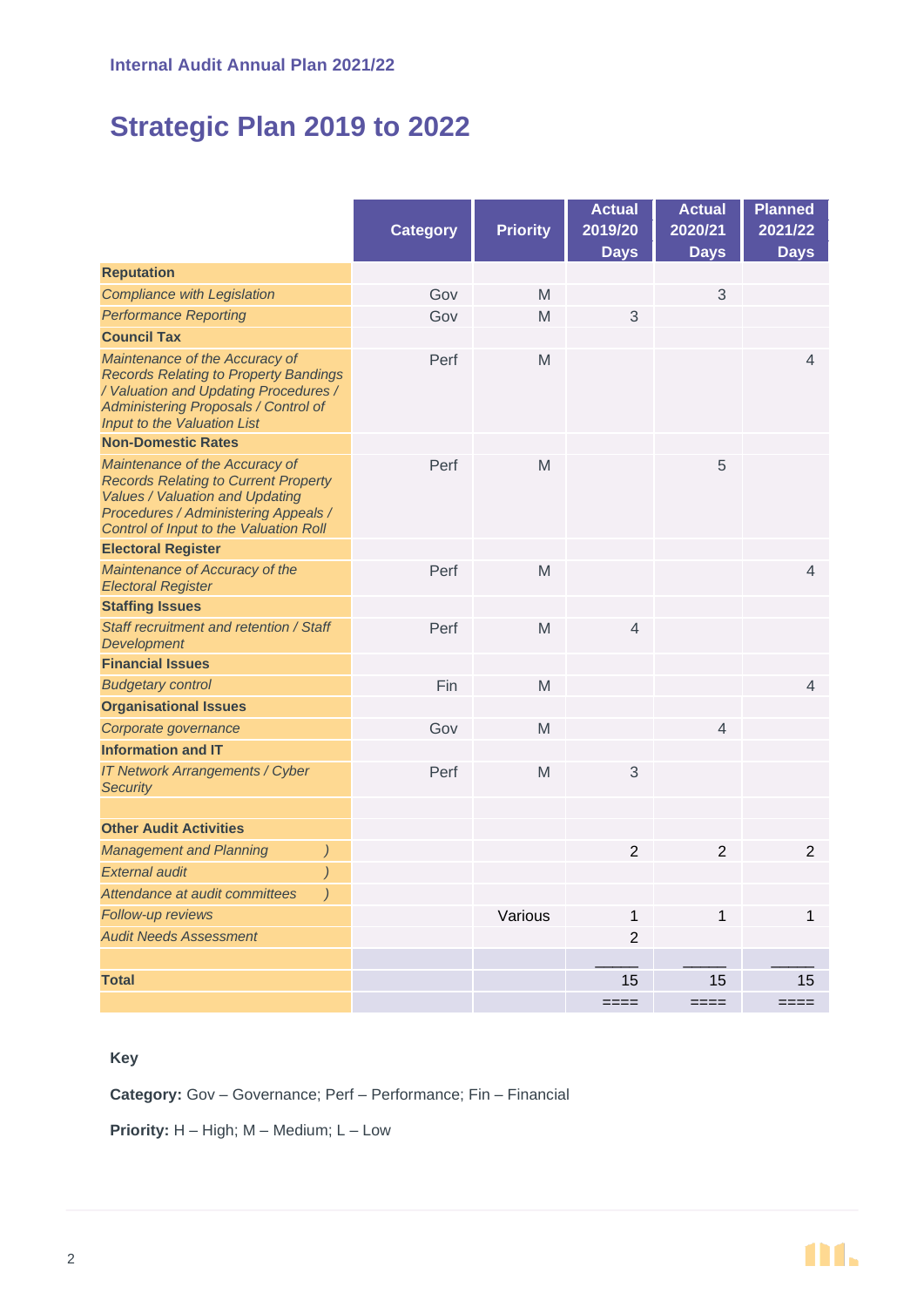## **Outline Scope and Objectives**

| <b>Audit Assignment:</b> | <b>Council Tax</b> |  |
|--------------------------|--------------------|--|
| <b>Priority:</b>         | <b>Medium</b>      |  |
| Joint Board Meeting:     | November 2021      |  |
| Days:                    | $\overline{4}$     |  |

#### *Scope*

This audit will review the adequacy and effectiveness of the controls and procedures in place to ensure the accuracy of records relating to all domestic properties within the Board's area and that all property bandings are appropriate and only approved changes, new entries, deletions and amendments, proposals and appeals are made to the Valuation List.

#### *Objectives*

The specific objectives of the review will be to seek reasonable assurance that:

- there are appropriate procedures in place to ensure that all domestic properties in the area are on the Valuation List and that the entries are accurate and agree with the assessed property bandings;
- any changes; new entries and amendments to properties on the Valuation List are properly authorised and approved by suitably qualified professional and technical staff;
- all proposals and appeals of council tax bandings are addressed and cleared by appropriately qualified professional and technical staff in accordance with the statutory timetable;
- checks are in place to ensure that the Valuation List is accurately and timeously amended to record the outcome of an appeal;
- controls are in place to ensure that late amendments to the current List are picked up and reflected in the new List;
- only authorised staff can input amendments and all new entries are checked independently and evidenced;
- authorised staff change their passwords in line with pre-determined password policies and where staff leave their access is suspended;
- all deletions are properly authorised by a Valuer or Senior Valuer and there are procedures in place to ensure that staff do not make alterations to any properties on the List in which they have an interest; and
- all changes to the Valuation List are reported timeously to the Local Authorities and appropriate notices are issued to taxpayers.

#### *Our audit approach will be:*

From discussion with relevant staff, and review of procedural documentation, we will identify the key internal controls in place within the council tax valuation and appeals systems and compare these with expected controls. Audit testing will then be carried out to ensure that the controls in place are operating effectively.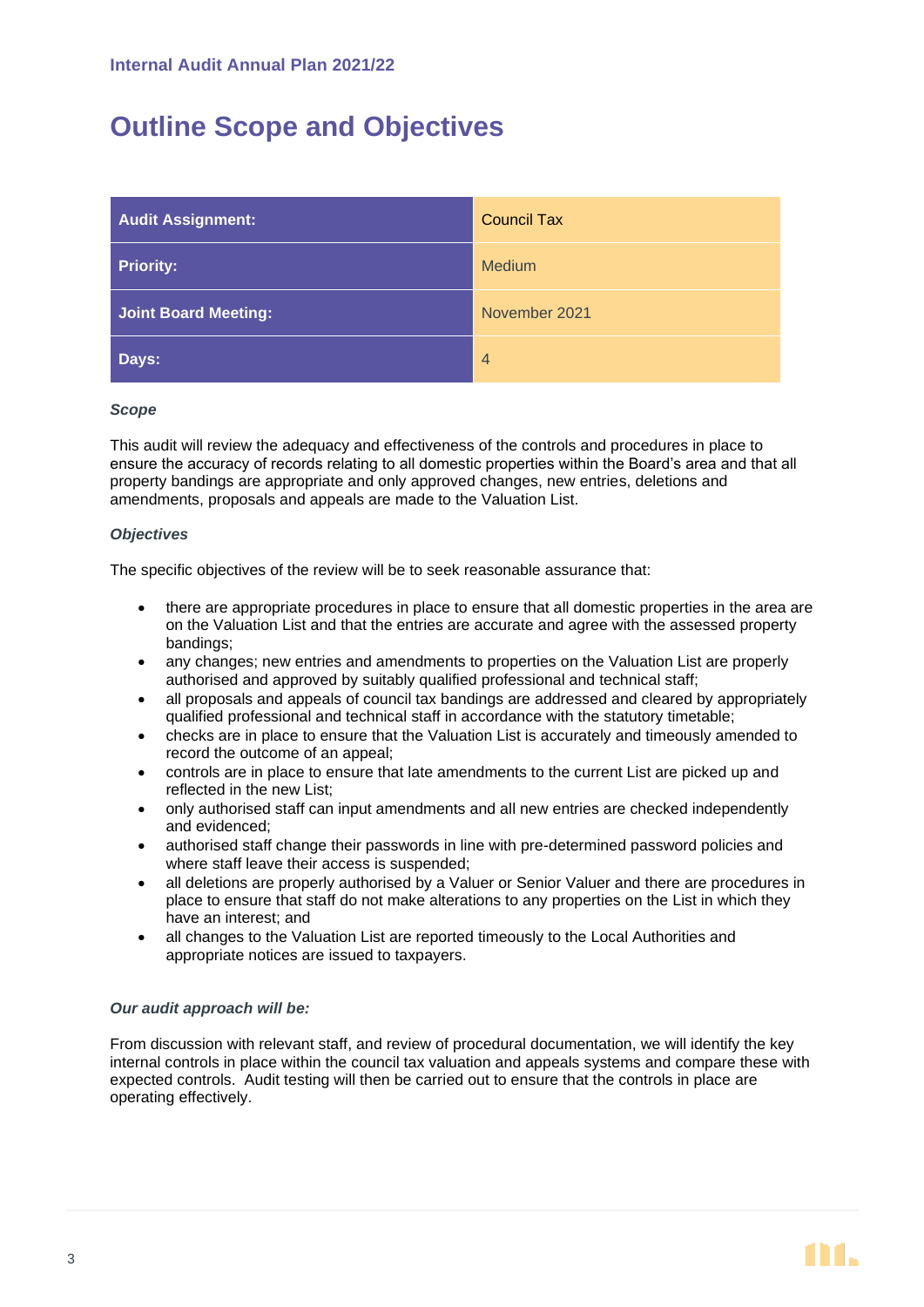| <b>Audit Assignment:</b> | Maintenance of Accuracy of the Electoral<br>Register |  |
|--------------------------|------------------------------------------------------|--|
| <b>Priority:</b>         | Medium                                               |  |
| Joint Board Meeting:     | <b>June 2022</b>                                     |  |
| Days:                    | $\overline{4}$                                       |  |

#### *Scope*

This audit will review the adequacy and effectiveness of the controls and procedures in place to ensure that the Registers of Electors published annually for the Angus and Perth and Kinross council areas are up to date and accurate.

#### *Objectives*

The specific objectives of the review will be to seek reasonable assurance that:

- there are appropriate procedures and checks in place to ensure that all relevant households in the Angus and Perth & Kinross council areas are on the registers and are included in the annual canvass;
- checks are in place for recording all registration applications received, including those made via the UK Government's digital service, by telephone and in writing;
- adequate procedures are in place to ensure accurate processing and updating of the system for all changes, including those arising from the annual canvass;
- adequate procedures are in place to ensure those who elect to be excluded from the open register are;
- appropriate procedures are in place for postal and proxy votes and they are properly controlled;
- adequate procedures and checks are in place to ensure that the information in the electoral register and the open register are accurate;
- adequate controls are in place to ensure that requests for information from external parties are dealt with appropriately; and
- only authorised staff can input amendments and they change their passwords in line with predetermined password policies. Where staff leave their access is suspended.

#### *Our audit approach will be:*

From discussion with relevant staff, and review of procedural documentation, we will identify the key internal controls in place within the electoral registration system and compare these with expected controls. Audit testing will then be carried out to ensure that the controls in place are operating effectively.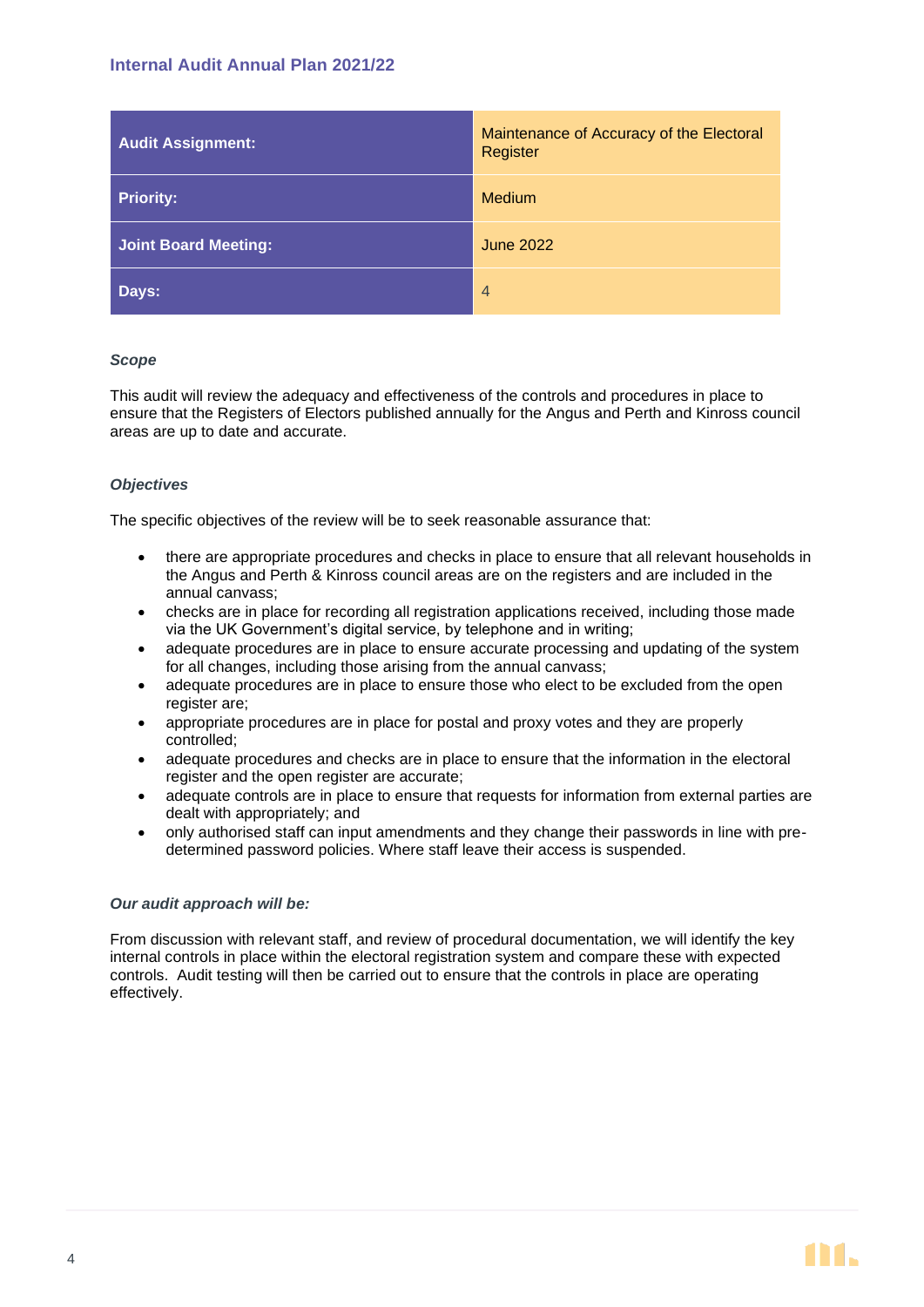| <b>Audit Assignment:</b>    | <b>Budgetary Control</b> |  |
|-----------------------------|--------------------------|--|
| <b>Priority:</b>            | <b>Medium</b>            |  |
| <b>Joint Board Meeting:</b> | January 2022             |  |
| Days:                       | $\overline{4}$           |  |

#### *Scope*

This review will cover the processes and controls in place for budget setting and budgetary control within the Tayside Valuation Joint Board.

#### *Objectives*

The overall objective of our audit will be to obtain reasonable assurance that adequate systems are in place covering budget setting and budgetary control.

Specific objectives will be to obtain assurance that:

- budgets are set and approved in accordance with the Financial Regulations and Procedures;
- budgets are controlled and monitored in accordance with the Financial Regulations and Procedures;
- budget information is available to management which is up-to-date and in a format that can be easily understood;
- budget holders have the necessary skills for managing budgets;
- budget variations are reported and acted upon; and
- senior management and the Board regularly review the overall financial position.

#### *Our audit approach will be:*

We will assess whether the above objectives have been met by documenting the systems and controls through interviews with the Assessor, the Treasurer, Finance staff and a sample of budget holders within the Board and by review of regulations, procedures and guidance issued to budget setters and holders. We will review the information provided to budget holders and the budget reports used internally and submitted to the Board. We will also seek to establish whether the expected key controls are in place by reference to good practice.

Finally, we will perform compliance testing where necessary to determine whether these controls are working effectively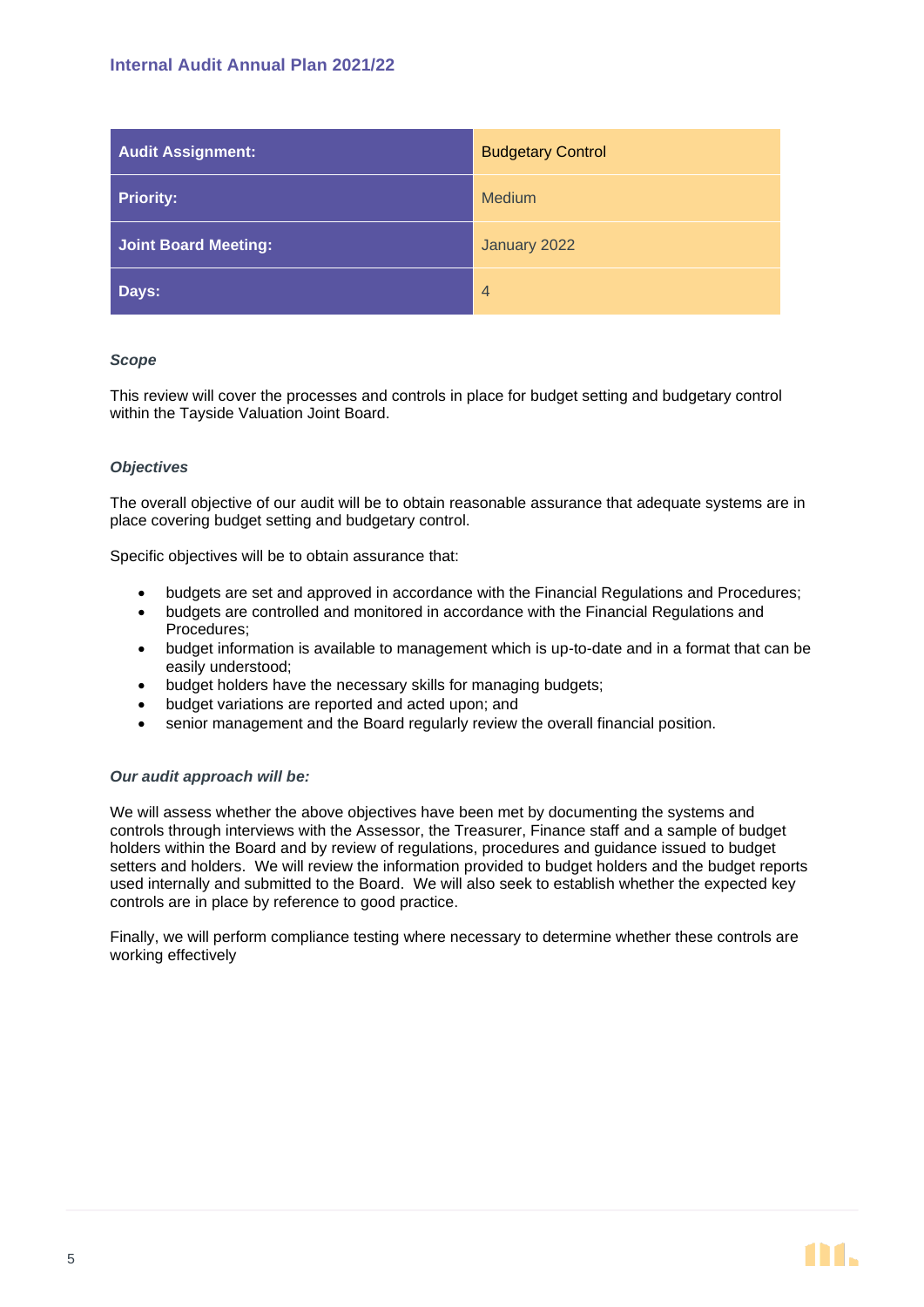| <b>Audit Assignment:</b>    | <b>Follow-Up Reviews</b> |  |
|-----------------------------|--------------------------|--|
| <b>Priority:</b>            | <b>Various</b>           |  |
| <b>Joint Board Meeting:</b> | <b>June 2022</b>         |  |
| Days:                       | $\overline{1}$           |  |

#### *Scope*

This review will cover the following reports from the 2020/21 internal audit programme and reports from earlier years where previous follow-up identified recommendations outstanding:

• Report 2021/05 – Follow-up Reviews.

Internal Audit Reports 2021/01 – Annual Plan 2020/21, 2021/02 – Corporate Governance, 2021/03 – Non Domestic Rates, and 2021/04 – Compliance with Legislation did not contain any action plans and therefore no follow-up of these reports is required.

#### *Objective*

The objective of our follow-up review will be to assess whether recommendations made in internal audit reports from 2020/21 (and outstanding actions from previous years) have been appropriately implemented and to ensure that where little or no progress has been made towards implementation, that plans are in place to progress them.

#### *Audit Approach*

- to request from responsible officers for each report listed above an update on the status of implementation of the recommendations made;
- to ascertain by review of supporting documentation, for any significant recommendations within the reports listed above, whether action undertaken has been adequate; and
- prepare a summary of the current status of the recommendations for the Joint Board.